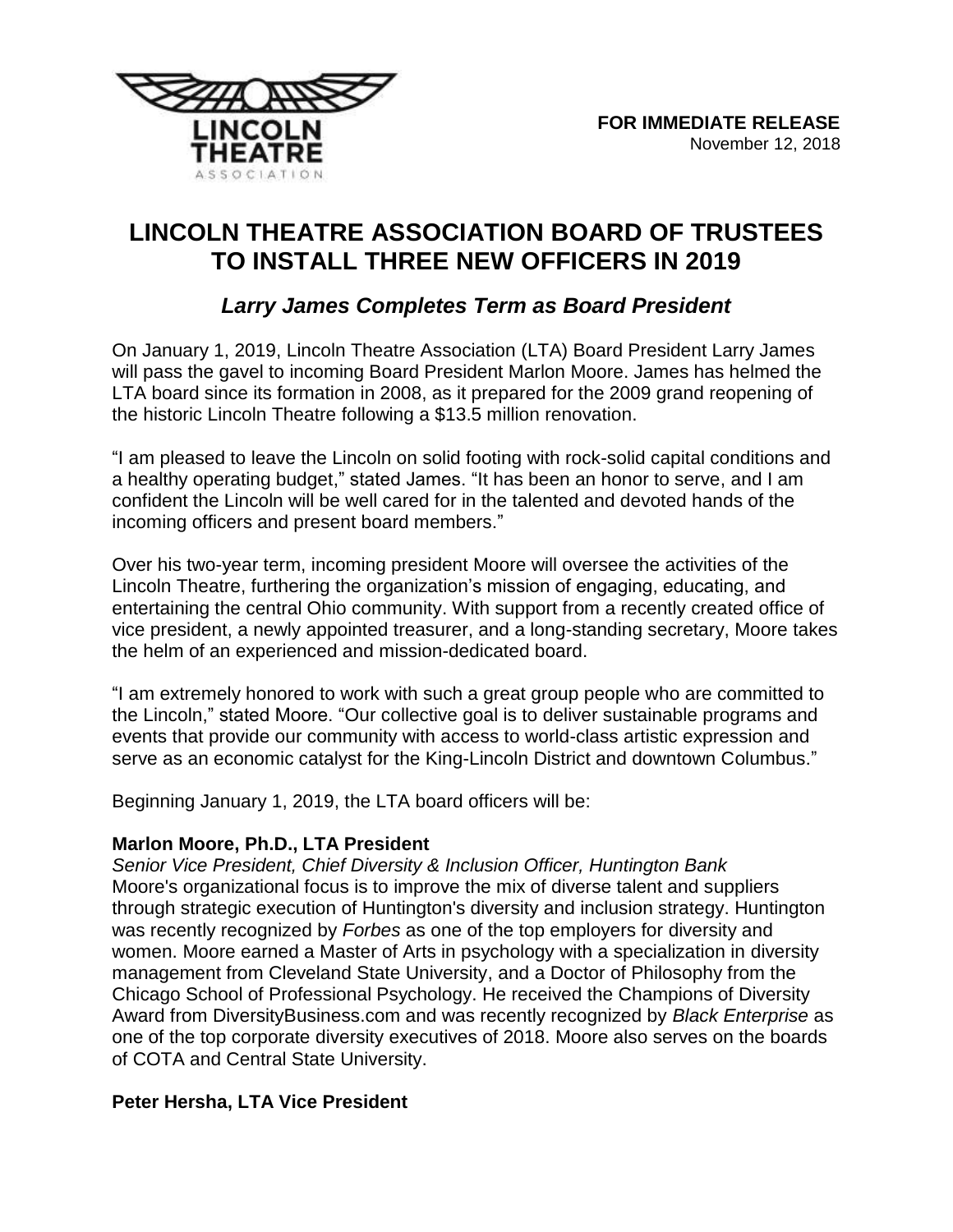*Senior Vice President, Chief Litigation Officer, Nationwide Insurance* Hersha protects Nationwide at a business and corporate level with regard to litigation and litigation avoidance strategies. He previously led Nationwide's Trial Division, managing approximately 875 people in 64 law offices located in 34 states. Hersha has served on the board of the Lincoln Theatre Association since 2017. He previously served on and was president of the boards of the National Foundation for Judicial Excellence (Chicago), CATCO, and A Portable Theatre, Inc., and served on and chaired the Board of the Homeless Families Foundation. He is also a past president of the Ohio Association of Civil Trial Attorneys.

## **Anthony Underdown, LTA Treasurer**

#### *Financial Center Manager, Fifth Third Bank*

Underdown has extensive experience in transforming businesses by reinventing operations, financial practices, and processes to achieve organization goals and desired outcomes. Prior to joining Fifth Third, he worked at Heartland Bank as a commercial and retail manager, overseeing branch operations, infrastructure, commercial loan origination, and underwriting. Underdown is the former board treasurer for Gahanna Parks and Recreation and has served on several boards and organizations. He earned a bachelor's degree in finance from The Ohio State University.

#### **Angela Pace, LTA Secretary**

#### *Director of Community Affairs, WBNS-10TV*

Angela Pace anchored the news in Columbus for 26 years, first with WCMH-TV and then with WBNS-TV. Now as director of community affairs for WBNS, Pace serves as a liaison between the local CBS affiliate and the central Ohio community. Her list of honors and accomplishments clearly reflects her commitment to the community. Among her many awards and honors, Pace has received the Governor's Award for Journalism and Community Service, the Women of Achievement Award from the YWCA of Central Ohio, a Capital University Outstanding Alumni Award, and the Lifetime Achievement Award from the Columbus Association of Black Journalists. The Columbus Bar Association has established a foundation in her name. Money from that foundation was used to build the Angela Pace Welcome Room at the Center for Child and Family Advocacy at Nationwide Children's Hospital.

[www.lincolntheatrecolumbus.com](http://www.lincolntheatrecolumbus.com/)

#### **# # #**

Support for the Lincoln Theatre's 2018-19 season is provided in part by the Greater Columbus Arts Council, the City of Columbus, Franklin County, Nationwide, and the Ohio Arts Council to encourage economic growth, educational excellence, and cultural enrichment for all Ohioans.

#### **About the Lincoln Theatre**

First opened in 1928, the Lincoln Theatre is a landmark in African-American and jazz history. After undergoing a \$13.5 million renovation funded by a partnership of public and private support, the Lincoln reopened in May 2009 as a multi-use, state-of-the-art performing arts and education center serving the diversity of the central Ohio community. The Lincoln is a bustling hub of activity 365 days a year hosting performances, rehearsals, and classes in the performing arts, as well as a wide variety of community events such as film festivals, meetings, and receptions.